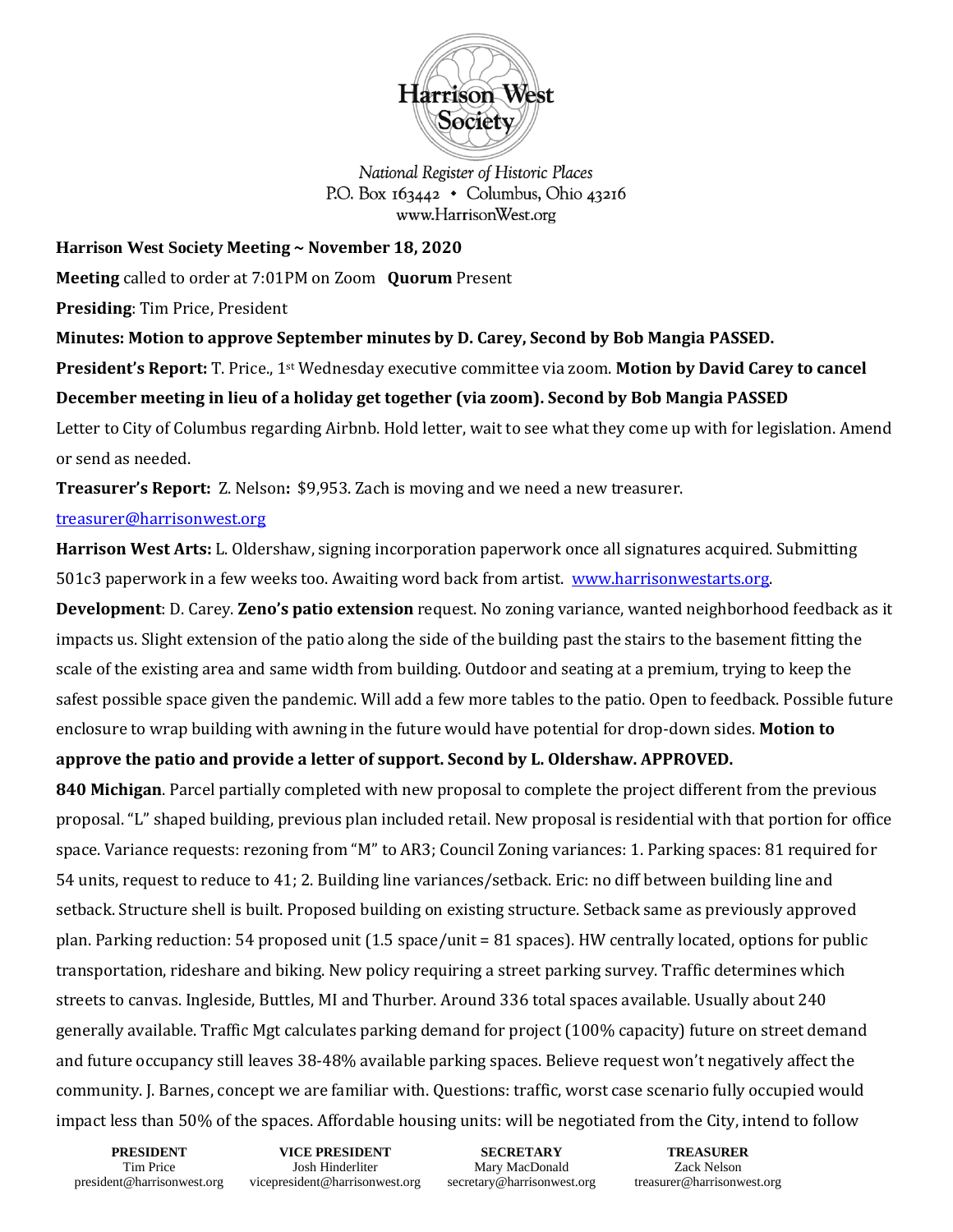guidelines for tax abatement projects. 10% of units affordable to those earning 80% of avg mean income. Does this % assume that tenants are using all on-site parking. Don't know arrangement of leased spaces. Is parking a free for all? First come first serve allocation. Rent a space or not. Make spaces part of the lease arrangement. Why not allocate units to spaces? Will they have the option to rent a space permanently? They can rent a space while supplies last. Why not 2 levels of parking to reduce on-street need? Prohibitively expensive. JB "Whatever is available will be leased (parking)". Not currently in scope for the SN parking. If/when we go permit it will negatively impact the residents. Short-sighted and a detriment to the residents based on a risk of currently available parking that is not likely to be there in the future. How far N & S canvassed for the parking study? South of 1st. What are the concerns about parking that they are willing to continue to ignore? Falls on the assumption of status quo which is constantly changing in the Short North. Lots of concerns surrounding parking. Policy: complex proposals require attendance at a meeting, we provide feedback, request to return to a subsequent meeting for a vote. They want an exception to the rule and have a vote today. Don't want to set a precedent voting tonight. Ask developer to consider feedback and give residents time to consider proposal. Plan to vote at the January meeting unless a motion is made (1/20/21). Exec meeting 12/2/20 if they want to attend.

**5th Avenue graphics**. Founders Park hotel graphics. (A)Monument sign along 5th Ave. – setback in height, side signs with Hyatt logo facing W & S along 315. D. Perry: updates to proposal. (C) wall sign, (D) wall sign, (E)wall sign 315, (F) southside restaurant sign. (A) Ground sign, 5'5" wide, 8'7" tall (formerly 10.5" wide and 7'2" tall), felt sign not as long but a little taller more appropriate. Shorter sign better relevant to traffic and sight distance. Setback from the road 10' from property line. 11' from sidewalk, around 18' from curb (code compliant except setback). (C) 72 SF illuminated wall sign N face – fully code compliant H logo. (D) 70SF wall sign on W side facing southbound 315 and ORR. Variance: increase signs from 1 to 2. (E) illuminated 92SF wall sign south sign intended for N bound 315 (wayfinder sign). Discussion of whether sign visible from 3rd and Perry, blocked by trees. Is it visible to the new homes in Founders Park? Unlikely due to angle and tree cover. (F) 11 SF, mounted above patio grade to building as a wall sign (not projecting) HBAR. Not illuminated. Graphics plan. Variance: increase wall signs from 1 to 3. Reduce ground sign from 15' to 10'. How close to 315 are D and E has any safety study been taken into account? Question about light being cast off: indirect light source behind frosted surface. Gigantic billboard signs in similar proximity, implies not a safety concern. MM: number of signs and size of development, we don't know what other sign requests are forthcoming. Concern for total number of signs on the whole site. Monument sign by entrance and proximity to 5th Ave traffic. Development requirement for fence. Proximity of adjacent senior building to street blocks building. Traffic staff approved both signs, they are not in the clear vision triangle. B Mangia: a lot of signs. Not convinced  $D \& E$  appropriate. Visitors aren't likely relying on the signs for navigation. Are we setting a precedent? **Motion: D. Carey to approve the graphics plan as submitted. Second L. Oldershaw (PASSED 14 yes, 2 no)**

**875 Michigan** Bunn Minnick organ building. Existing building to be repurposed as residential and add a similar scale building on opposite block. Rezone from M to AR2, variance list: 1. Telecom antenna needs to be permitted; 2.